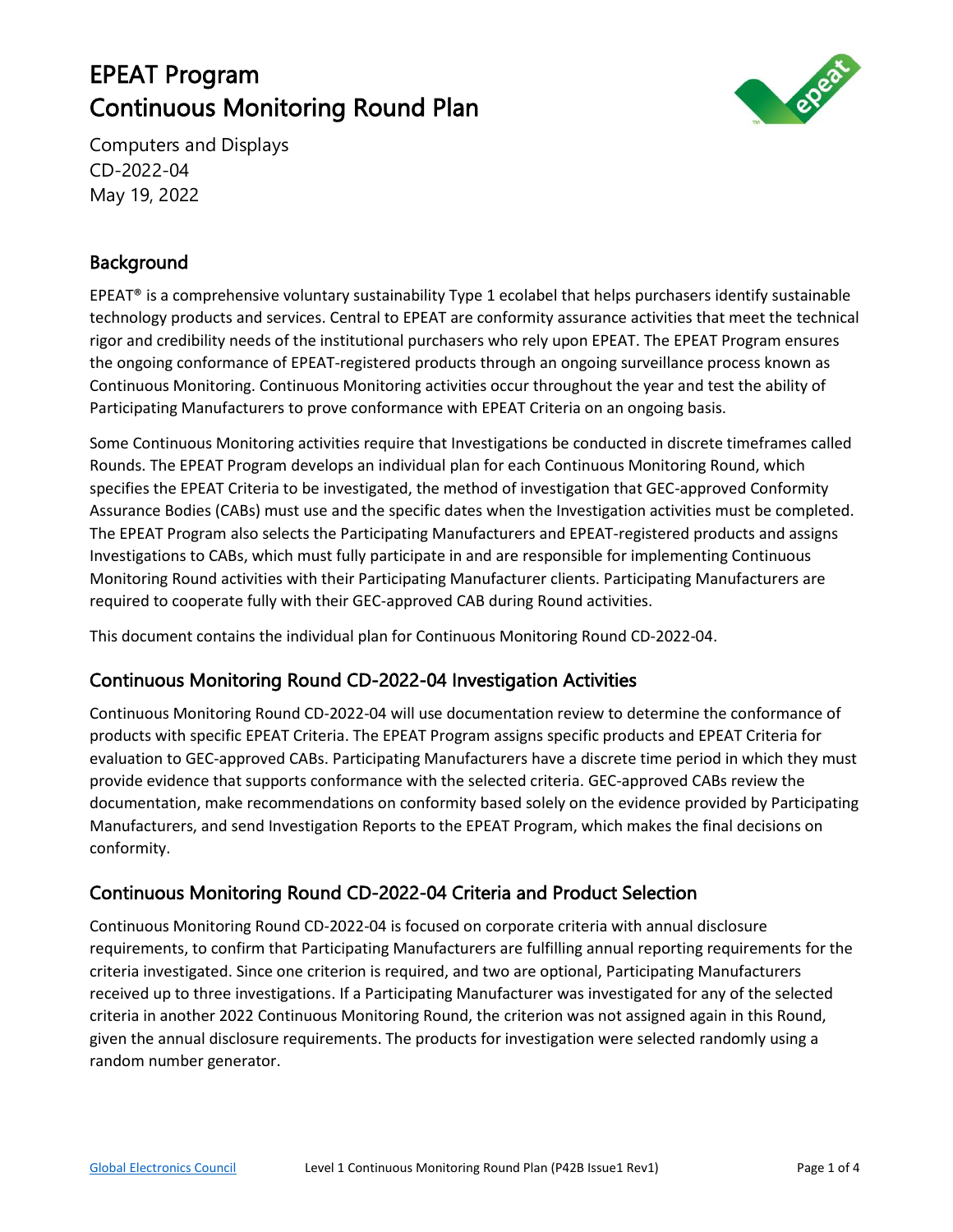| Overview of Criteria and Products Selected |                                                                       |  |  |  |
|--------------------------------------------|-----------------------------------------------------------------------|--|--|--|
| <b>Product Category</b>                    | <b>Computers and Displays</b>                                         |  |  |  |
| Number of Products Selected                | 51                                                                    |  |  |  |
| Criteria Selected                          | 4.8.2.2 – Corporate Greenhouse gas emissions from product transport   |  |  |  |
|                                            | 4.9.2.1—Corporate environmental performance reporting by manufacturer |  |  |  |
|                                            | 4.10.1.2 – Corporate socially responsible manufacturing: OHS          |  |  |  |

#### Continuous Monitoring Round CD-2022-04 Schedule

| <b>Phase of Round</b>                                                                      | Date                 |  |  |  |  |  |
|--------------------------------------------------------------------------------------------|----------------------|--|--|--|--|--|
| <b>Preparation Phase</b>                                                                   |                      |  |  |  |  |  |
| CABs notified of Round schedule and activities by EPEAT                                    | May 16, 2022         |  |  |  |  |  |
| CABs receive Round assignments and materials from EPEAT                                    | May 23, 2022         |  |  |  |  |  |
| Week of Round Training for CABs                                                            | Week of June 6, 2022 |  |  |  |  |  |
| Investigation Phase (CABs performing investigations)                                       |                      |  |  |  |  |  |
| Investigative period begins                                                                | June 13, 2022        |  |  |  |  |  |
| Investigative period ends                                                                  | August 12, 2022      |  |  |  |  |  |
| Deadline for CAB submission of Investigation Reports to EPEAT                              | August 26, 2022      |  |  |  |  |  |
| Deliberation Phase (EPEAT making conformity decisions)                                     |                      |  |  |  |  |  |
| Deliberation period begins                                                                 | August 27, 2022      |  |  |  |  |  |
| CABs receive Investigation Reports with final conformity decisions from EPEAT              | October 11, 2022     |  |  |  |  |  |
| Corrective Action Phase (Participating Manufacturers restoring accuracy of EPEAT Registry) |                      |  |  |  |  |  |
| Corrective action period begins                                                            | October 18, 2022     |  |  |  |  |  |
| Corrective action period ends                                                              | November 17, 2022    |  |  |  |  |  |
| Deadline for CAB submission of corrective action reports to EPEAT                          | December 1, 2022     |  |  |  |  |  |
| CABs receive final Investigation Reports with correction decisions from EPEAT              | December 15, 2022    |  |  |  |  |  |
| <b>Reporting Phase</b>                                                                     |                      |  |  |  |  |  |
| Outcomes Report published                                                                  | January 12, 2023     |  |  |  |  |  |

#### Process Details – Continuous Monitoring Using Documentation Review

Continuous Monitoring Rounds that use documentation review activities are conducted in accordance with EPEAT Policy Manual (P65) and EPEAT Conformity Assurance Implementation Manual (also called EPEAT Requirements of CABs and Conformity Assurance Procedures) (P66) in effect at the time of the Round.

• The EPEAT Program downloads a list of all active EPEAT-registered products, select products from the list for investigation and assigns EPEAT Criteria to products, as per the Round Plan.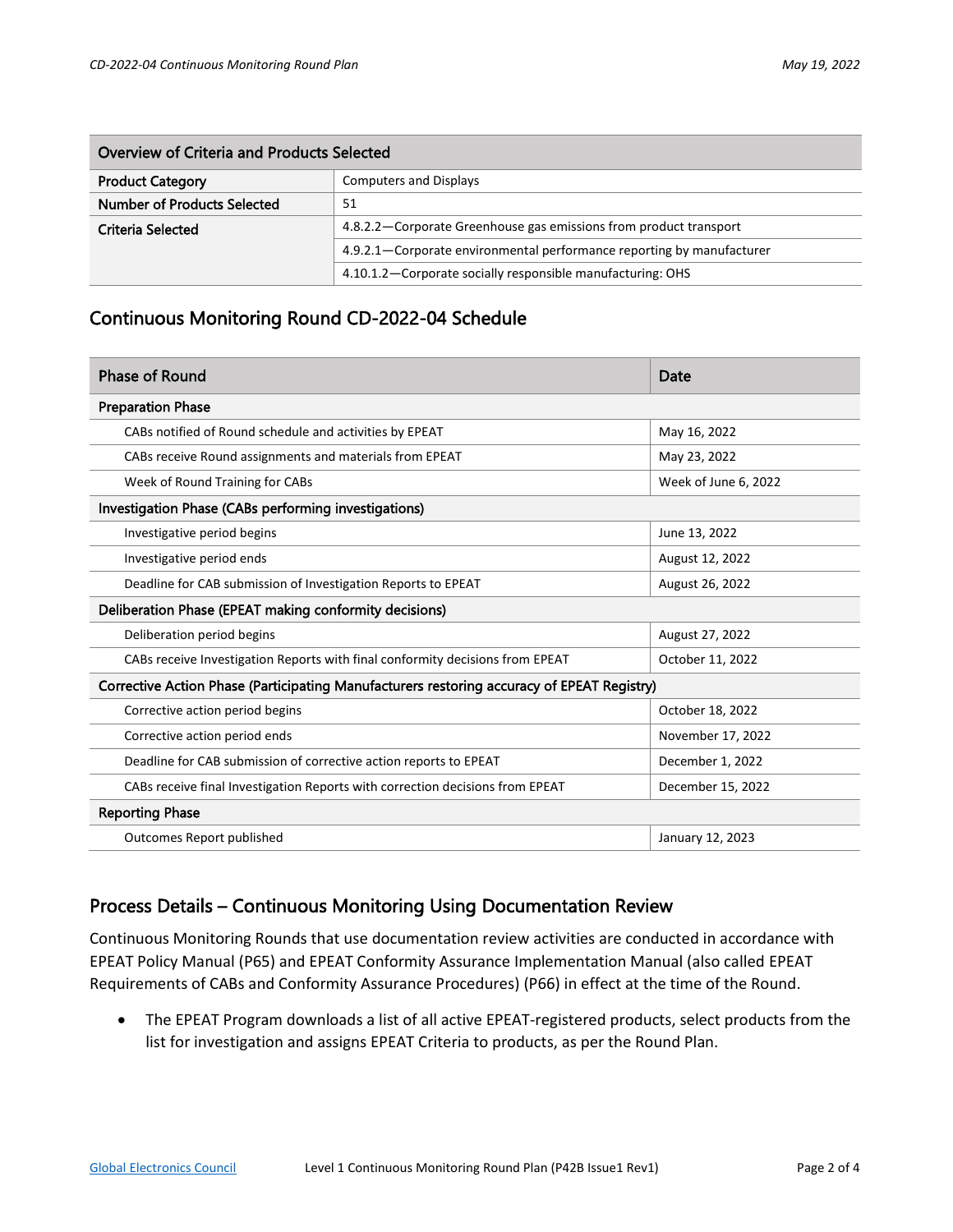- GEC-approved CABs receive the list of products and EPEAT Criteria selected for their Participating Manufacturer clients but do not yet notify the Participating Manufacturers of the imminent investigations.
- The EPEAT Program publishes the Round Plan on the start date of the Round.
- On the start date of the Round, GEC-approved CABs notify the Participating Manufacturers that their products have been selected for investigation and begin the evidence collection process.
- Participating Manufacturers have a discrete time period in which they must provide evidence that supports conformance with the selected criteria.
- GEC-approved CABs review the documentation, make recommendations on conformity based solely on the evidence provided by Participating Manufacturers, and prepare an Investigation Report for each product.
- GEC-approved CABs submit the Investigation Reports to the EPEAT Program. At the same time, CABs forward these same Reports to the Participating Manufacturers.
- The EPEAT Program reviews Investigation Reports and makes the final decisions on conformity. The EPEAT Program then sends the Investigation Reports back to the GEC-approved CABs.
- GEC-approved CABs send the Investigation Reports with the final decision on conformity to the Participating Manufacturers.
- For decisions of nonconformance, Participating Manufacturers must make corrections within 30 calendar days to restore the accuracy of the EPEAT Registry.
- The EPEAT Program publishes an Outcomes Report identifying the nonconforming products and Participating Manufacturers, as well as the actions taken to restore accuracy of the EPEAT Registry.